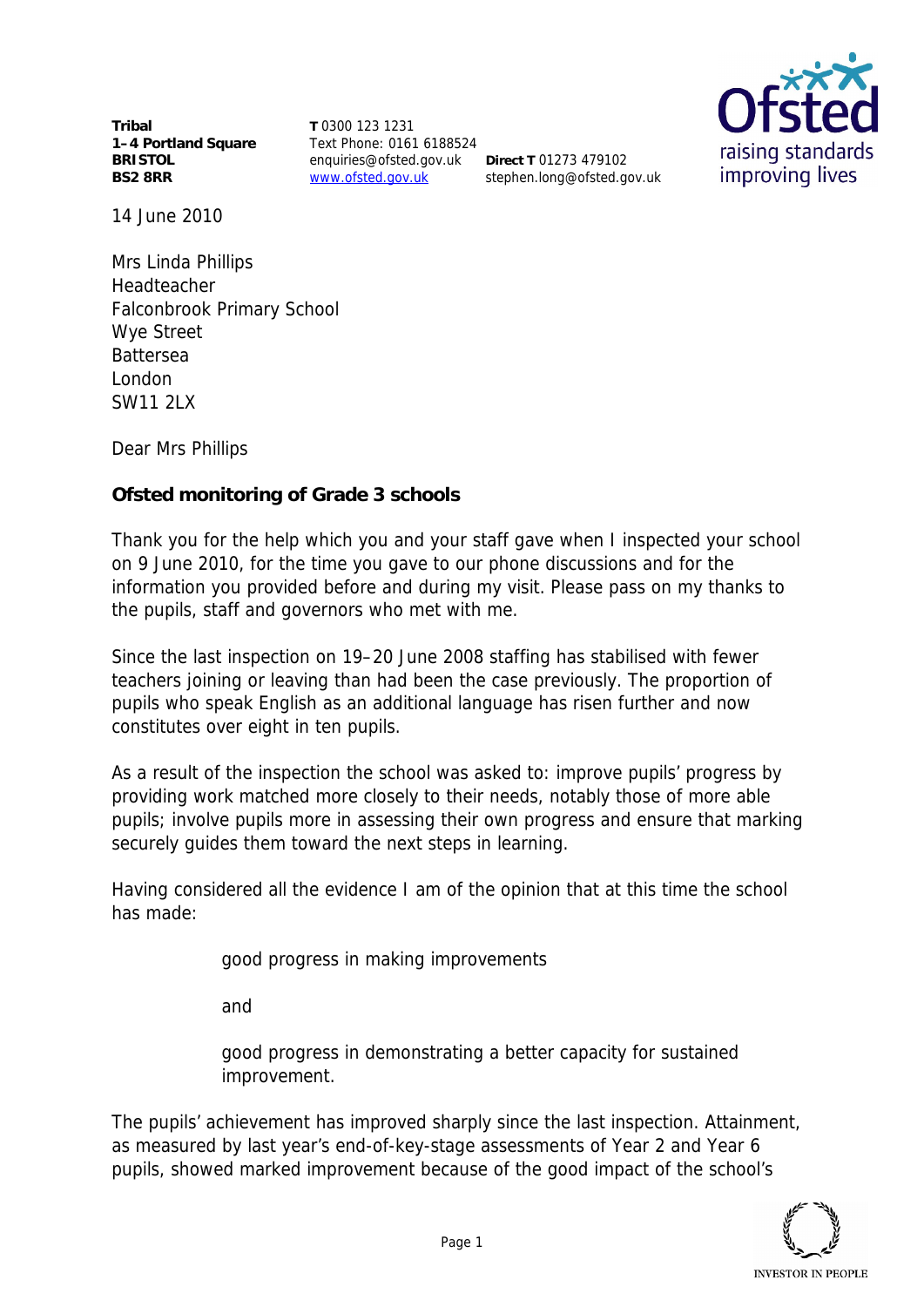

work to boost their progress. While a lower proportion of Year 2 pupils than seen nationally reached the expected levels in reading, writing and mathematics, results were up on the previous year. Results achieved by Year 6 pupils in English, mathematics and science tests were also up sharply on the previous year's performance. Attainment in English and science was in line with the national average and in mathematics it was above average. These results represented good overall progress from pupils' low starting points but outstanding progress in mathematics, where provision is now particularly strong. Current pupils are building further on these improvements as good or better progress is becoming more embedded. Progress in lessons is regularly good with increasing evidence of outstanding progress. The overwhelming majority of pupils enjoy school. Their behaviour and attitudes are outstanding and they make a very positive contribution to their own learning.

Greater account is taken of pupils' varying attainment and the support they require to reach challenging targets. Work is more regularly provided at different levels in lessons, notably for higher ability pupils. This is most evident during group-work activities where pupils may undertake different work or receive different support from an adult. Lessons are exciting and include a good range of activities which sustain pupils' enthusiasm. There are regular opportunities for discussion. These are used well to promote pupils' thinking and to develop their language skills, including the many for whom English is a second language. However, some opportunities are missed to adjust questioning in order to challenge pupils of differing ability, particularly when setting up activities early in lessons. Teaching assistants make a good contribution to group work but are sometimes underemployed during wholeclass teaching. The curriculum has been developed further to include more activities to broaden pupils' experience of the world, such as a recent visit to Lewes Castle.

Effective steps to engage pupils more in assessing their own work mean that as they get older they have a clearer understanding of what they should be achieving and how to move their work forward. Year 6 pupils, for example, spoke confidently about their individual targets. Many lessons include opportunities for reflection and planning the next steps in learning. Marking has improved considerably in English and mathematics. Pupils have noticed how much time and effort is now put into this by teachers. Most marking provides clear guidance for improvement and teachers ensure that pupils read it, respond and revisit work where required. Marking in other subjects is less well developed. Better tracking of pupils' progress over time is supporting well-targeted intervention where underachievement is identified. Pupils speak highly of small-group and/or individual tuition when they need extra help with, for example, developing English language skills. Teachers' assessment of pupils' progress during lessons is good overall but sometimes too few questions are asked to check their understanding before they move on to the next stage of learning.

School leaders are making a greater impact on the quality of provision and pupils' achievement. Considerable staff turnover leading up to the last inspection meant that a significant number of leaders were new to their roles and not fully involved in